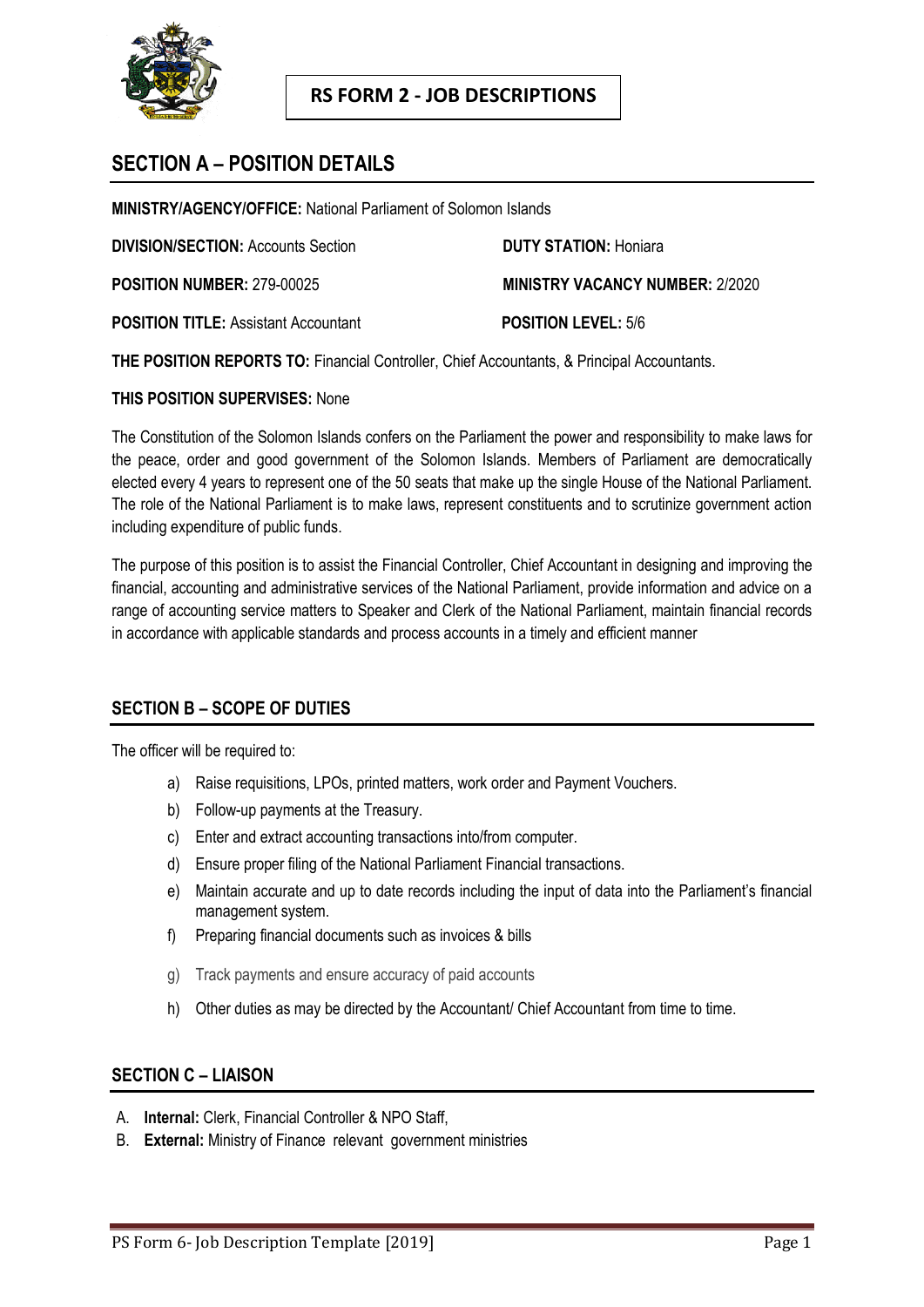## **SECTION D – KEY DUTIES**

*\*The Officer will be required to:*

Applicants should be able to demonstrate:

- 1. Extensive knowledge and understanding of parliamentary law and practice, the role and functions of Parliament, the judiciary and the government and the Constitution of Solomon Islands.
- 2. Thorough knowledge and understanding of the corporate and strategic objectives of the NPO and the role and functions of the National Parliament of Solomon Islands.
- 3. Extensive knowledge of public sector management and accounting practices including HR management issues and current best practices and public sector HR/IR and accounting policies and legislation. Mediation and conflict resolution skills to deal with industrial relations matters.
- 4. Thorough experience in providing policy and other advice in a context that requires significant interpretation where the demand for information is instantaneous and where information is sometimes incomplete and potentially contentious. Strong knowledge and skills in risk management and strategic and corporate planning.
- 5. Strong financial management skills and experience in managing a budget within guidelines and identifying areas for savings.
- 6. High standards of integrity and the ability to handle confidential matters in order to retain the trust of members in providing impartial advice.
- 7. Excellent computing skills and ability to use a range of software.
- 8. Commitment and capacity to implement policies and practices relating to EEO, OH&S and cultural diversity.

## **SECTION E – KEY RESULT AREAS**

#### *Successful performance of the duties will be indicated by:*

- 1. When requisitions is being submitted to MOFT.
- 2. When all the accurate accounting transaction is enter into the accounting data system
- 3. Processing payments and invoices accurately and within expected time periods
- 4. Excellent attention to detail
- 5. The ability to work to strict time constraints

## **SECTION F – QUALIFICATION AND CAPABILITIES**

#### **Qualification:**

Diploma in Finance.

#### **Experience:**

1 to 2 years work experience in procurement and banking. Newly graduates are encouraged to apply.